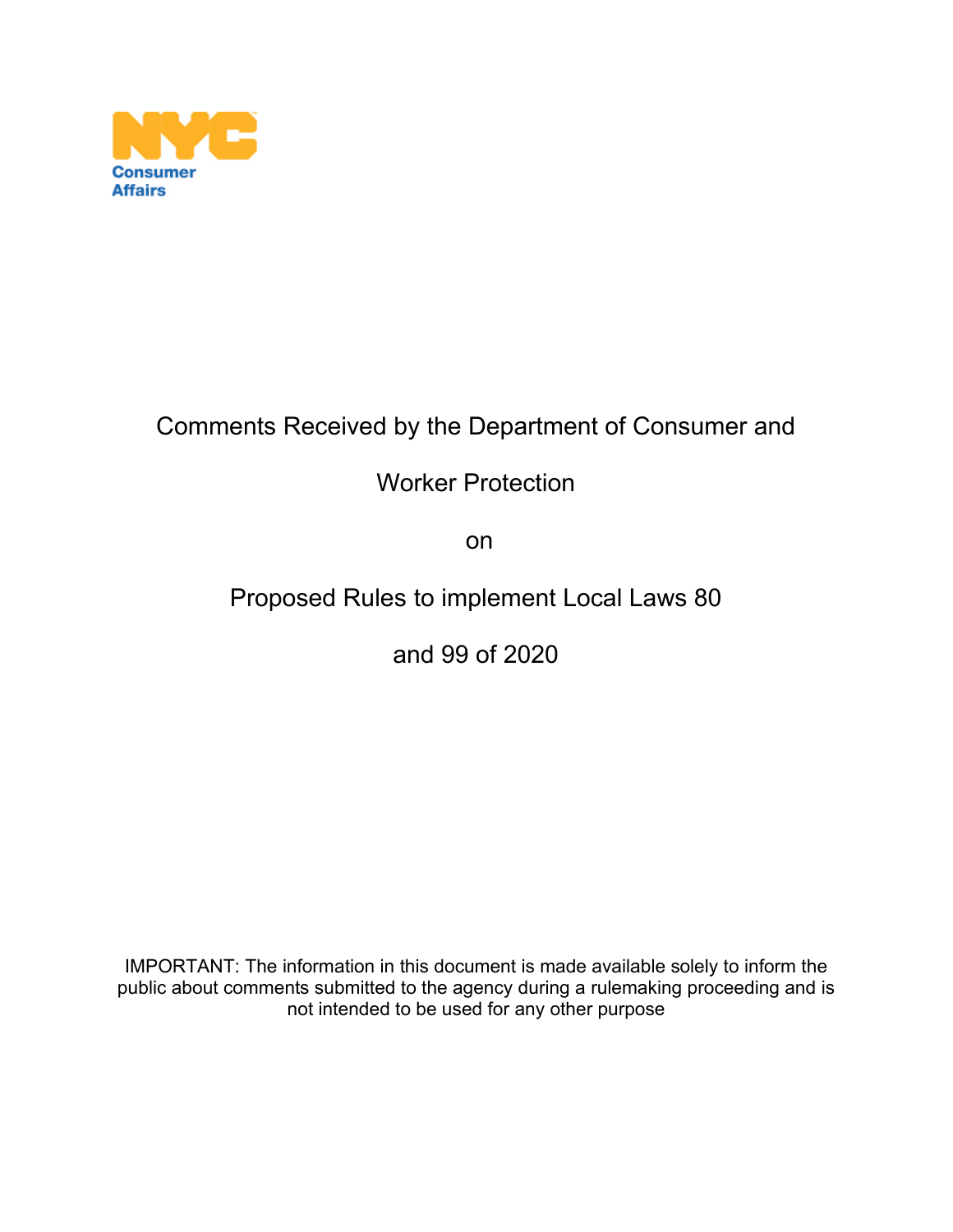

December 29, 2020

## **Comments from the Hotel Association of New York City (HANYC)**

## **Public Hearing of the New York City Department of Consumer and Worker Protection**

My name is Vijay Dandapani, and I am President & CEO of the Hotel Association of New York City ("HANYC") a trade association representing some 300 hotels in New York City.

Local Law 99 will negatively impact our member hotels and to that end, I wanted to take this opportunity to share some comments we have received from members about the challenges this law will pose to their ability to operate and their suggestions for revisions to the language that would lessen the law's negative impact.

This law puts a burden on hotels at a time when the industry is already struggling to stay afloat, with many hotels already having to close their doors permanently. Please see below for a compilation of comments and questions from HANYC's member hotels, outlining some of the issues hotels see with implementation and the concerns they have:

## **1. Communicating with Guests on Service Disruptions:**

- a. Many hotel guests book rooms through third party bookings, group housing, or sites such as Expedia or Booking.com, which often have multiple layers of agencies involved, are located in different time zones, and other issues that affect a hotel's ability to communicate with all of their guests. As a result of these third-party bookings, many hotels do not have a sufficient line of communication to their guests to provide them with the proposed service disruption notifications.
- b. Would be helpful to clarify what would constitute a "reasonable effort" to reach guests
- c. Would be helpful to clarify what "proof of notification" is acceptable for the City. For example: Does a notification posted on the hotel's website constitute enough of a notice of a service disruption for guests?

## **2. Clarifying the Scope of Service Disruptions:**

- a. Would be helpful to get clarity on how to deal with service disruptions that are beyond hotels' control. Some hotels have expressed concerns about receiving penalties for disruptions to their utilities (i.e. caused by Con Edison), internet and phone services (Verizon, Charter, Altice, etc.), loud construction on the street or neighboring buildings, or even disruptions caused by other hotel guests, such as fire alarms, noise, etc.
- b. Hotels would also like greater clarity about the duration of the disruption that would require them to notify their incoming guests that there is a service disruption.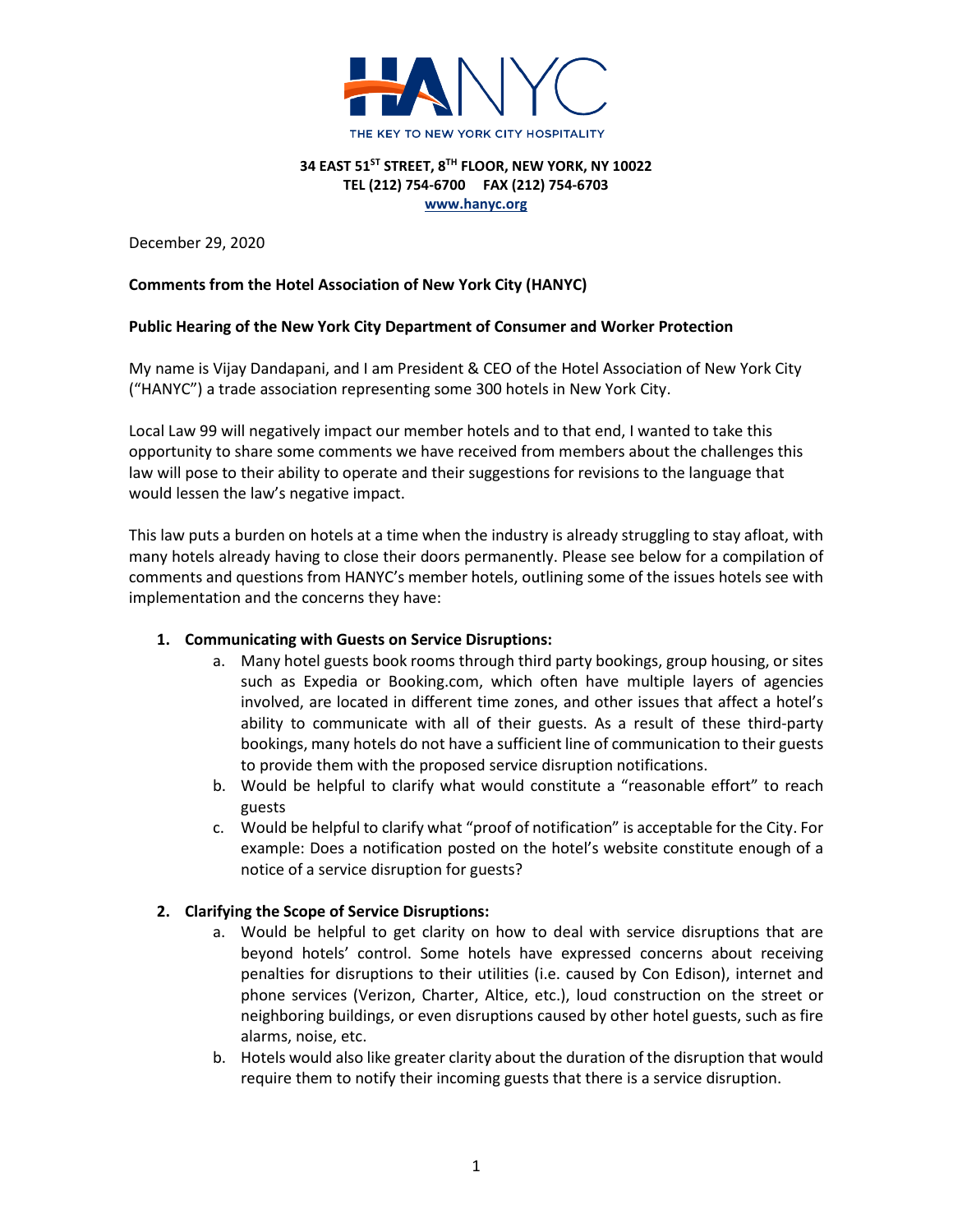

- i. For example, if a hotel has issues with their utilities, such as WiFi, phone service, or hot water, for a few hours one afternoon, would that temporary issue require them to notify all of their incoming hotel guests of a service disruption?
- c. Hotels would also like the law to clarify how it will handle service disruptions that are caused by COVID-type orders from the government in the present pandemic and in any future health emergencies.
	- i. Specifically, hotels want to ensure that they are not penalized for any service disruptions or amenity closures pursuant to government orders beyond their control, such as the closure of gyms, dining facilities, use of common space, etc.
	- ii. COVID-era orders have direct—and rapid—impacts on the availability of hotel amenities. The use of a hotel amenity is merely ancillary to the guest's core experience—overnight lodging—and hoteliers shouldn't be penalized where a service disruption is occasioned by a governmental authorities responding to some type of emergency (like a pandemic) for health reasons.
- d. Hotels would also like greater clarity surrounding the provision related to the "intent to correct an emergency condition" and to better understand what constitutes an "emergency condition."
- e. Hotels have expressed concerns about guests making claims about being substantially affected by "service disruptions" that were beyond their understanding of the proposed law.
	- i. For example, if a hotel has a two-pipe system to deliver heat and cool air throughout the facility, which can make regulating the temperature more difficult during the transition months of the Spring and the Fall, would they be penalized if a guest were to raise this issue, even though they did not view this to be within the grounds of a "service disruption"?

## **Previously Suggested Clarifications to Local Law 99:**

These changes were suggested to the Council during their legislative discussions, but were not addressed in the language of the bill. We're including these here to provide additional color on which sections might need additional clarity moving forward:

- Under section 20-850, (i), expressly define *"substantially likely to disturb a guest"* as: *"Construction that is conducted between the hours of 10:00 PM and 6:00 AM." I.e.*, during a reasonable sleeping timeframe.
- Under section 20-850 (ii), expressly define *"capable of spreading disease or being carried"*  as: *"Vermin identified as possessing the capability of spreading disease or being carried by the U.S. Centers for Disease Control and Prevention."*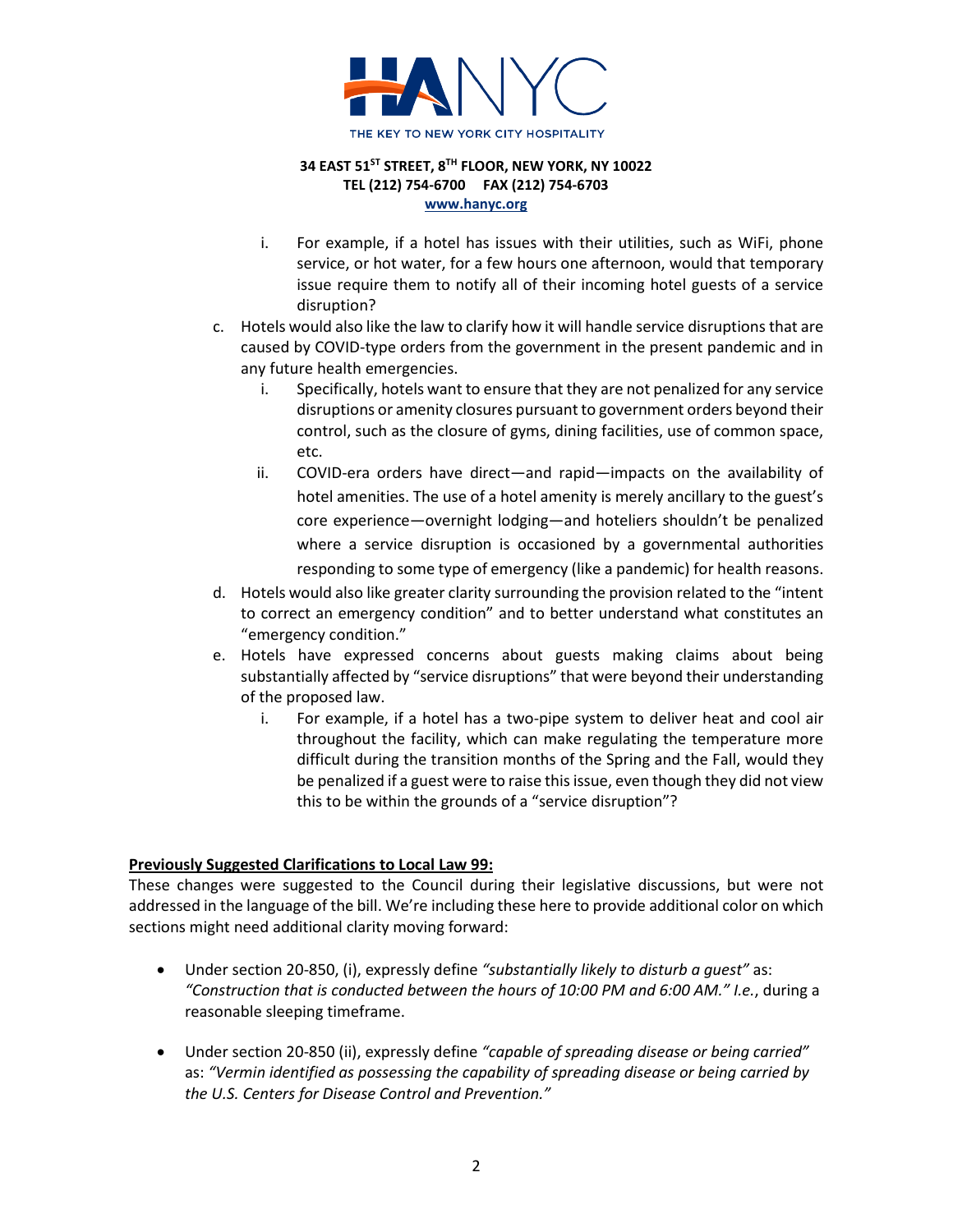

- Under section 20-850 (iii), expressly condition *"unavailability"* under this provision as: *"Prohibitions, restrictions or other impediments made to any advertised hotel amenity as a result of a Mayoral Emergency Executive Order or Gubernatorial Executive Order do not constitute unavailability in this limited circumstance."*
- Under section 20-850 (vi), condition *"unavailability"* under this provision as: *"Where a particular utility is standardly available."*
	- o *E.g.*, gas may not be a component for every guest room.
- Under section 20-850 (vii), expressly define *"activity, demonstration or event"* as: *"Actions lawfully sanctioned in writing by a union officially authorized to represent employees of the hotel."*
- Under the same section, expressly define *"immediately adjacent"* as: *"Within \_\_ feet of the hotel, and directly related to such hotel."*
- Under section 20-851 a., there needs to be a clarifying statement in the rules, that: *"A hotel's notification of a service disruption to a third-party vendor shall constitute the hotel's compliance with § 20-851(a) for any guest that has entered into an applicable reservation, booking, or agreement with the third-party vendor."*

## **Additional comments from members:**

Components of the law that member hotels would like to see clarified and other comments on the challenges this law will create for them and their ability to operate:

- Many times, a method to communicate with arriving guests is not obtained, such as 3<sup>rd</sup> party bookings, group housing, or bookings via sources such as Expedia or Booking.com. Defining a reasonable effort to reach guests to avoid fines and penalties is necessary.
- Understanding "intent to correct an emergency condition" what constitutes an "emergency condition"? If you close a restaurant or a public space for a private function, is this a violation?
- Understanding and defining what proof of notification is acceptable for the City
- Handling of a service disruption that was not in control of the Hotel but rather caused by an attached neighbor building of which you have no control.
- Understanding the service disruption process when the guest causes the issue such as fire alarms, etc.
- Does Notification on the Hotel's website constitute enough of a notice?